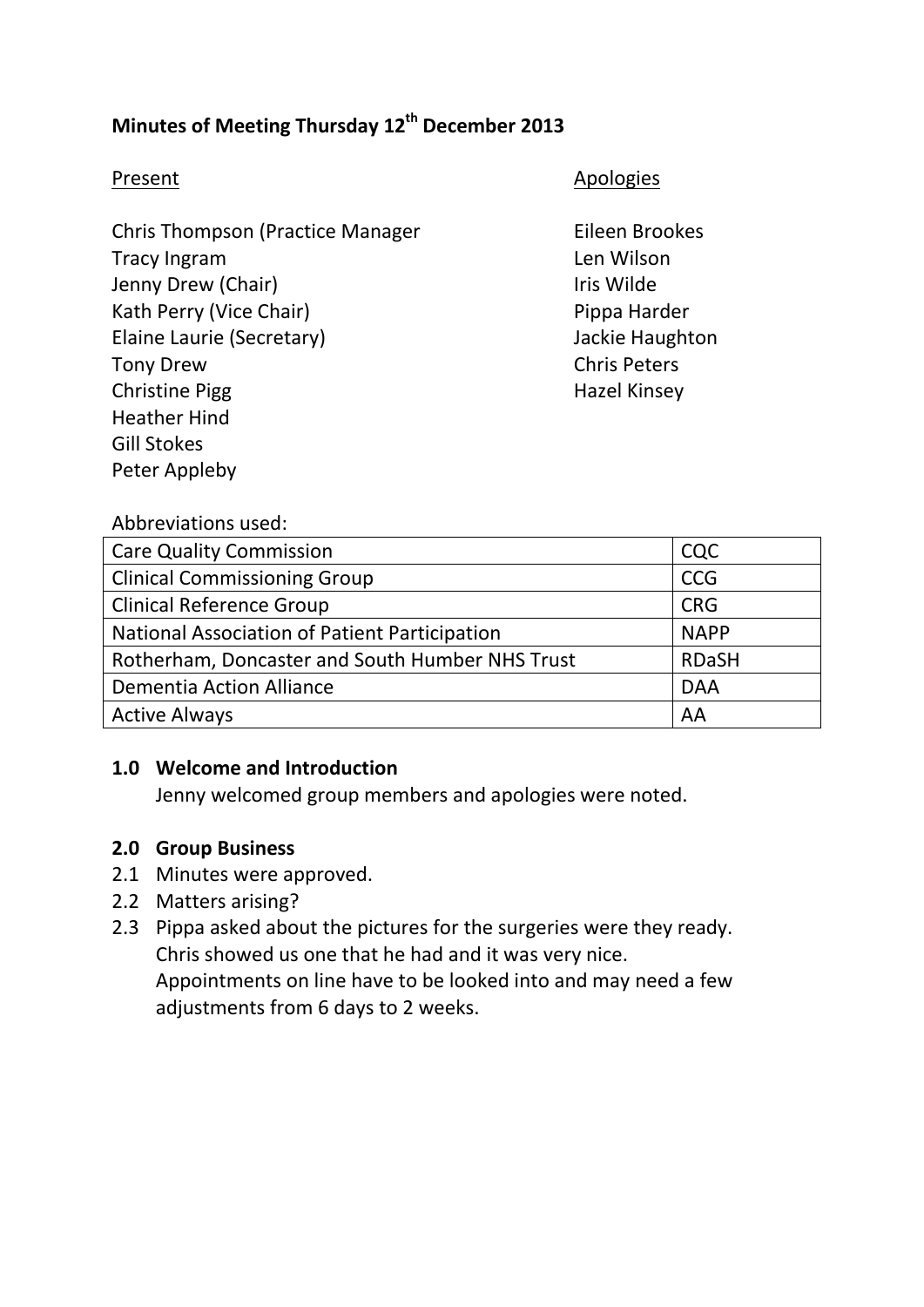## **3.0 Winter Newsletter**

Tony asked if we liked and approved of the newsletter that he had put on the webpage for us to peruse and a good job was done with just a few minor changes.

The PPG formally thanked the partners for their support of the Newsletter.

## **4.0 Flu Day debriefing feedback**

A meeting for volunteers was held at Elaine's house and notes were made on how to improve our flue days with the PPG helpers e.g. donors to reply to room may be altered slightly but all in all we thought a good job was done by all.

## **5.0 Admiral Nurse Development – Len Wilson and Chris Thompson.**

5.1 There are a few developments:-

Jenny is to formally raise the issue of funding at the next PPG Network Meeting 21<sup>st</sup> January 2014. If two Admiral Nurses were appointed one for hospital and one on district they could work across both areas and support already existing nurses who work in Dementia care.

Len offered names of two possible speakers at our meetings to speak at next meeting with Mark Lawson – the first ever appointed Admiral Nurse and Barry Knowles from Rotherham Prescribing Service. Kevin Barron MP has asked to meet with len Wilson in order to learn about Admiral Nurses. He has indicated that he wishes to support the Rotherham Dementia Alliance and is also asking John Healy MP and Sarah Champion to give him their support.

## **6.0 News from the practice – Chris Thompson.**

- 6.1 The practice is waiting for a call from CQC inspection. Lucy is with the practice until February 2014. A leaflet offering information about General Practice was given to Chris Thompson from Jenny. It was for consideration by the Partners who may wish to publish for the practice population - Chris to look into?
- 6.2 Chris put on the screen the Public Health England National General Practice profile. He showed us our practice stats profile and Stag and Rose Court are above average. We are mainly elderly patients.